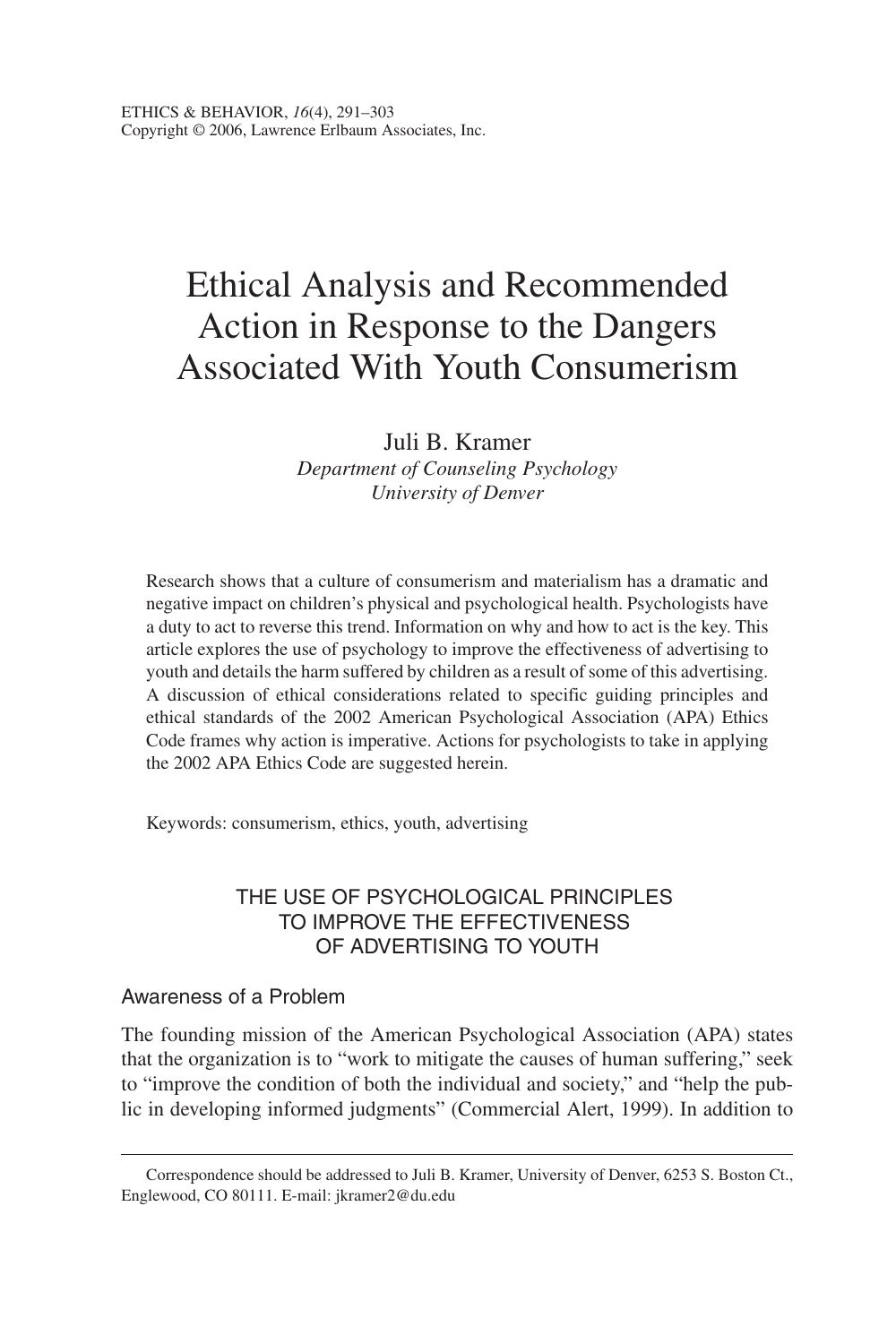this mission, APA continues to uphold ethical principles in the 2002 APA Ethics Code, which encourage "beneficence" and "nonmaleficence," acting with fidelity and responsibility as well as integrity, recognizing and working for justice, and respecting people's rights and dignity (Fisher, 2003). In addition, there are specific codes of behavior to which APA members are bound or they will be subject to corrective or punitive action. In 1999 a group of psychologists expressed their concern to the APA that "the use of psychology to exploit and influence children for commercial purposes" (Commercial Alert, 1999) was inherently unethical. By not attending to the issue, they indicated that the APA was in violation of its own code of ethics. The purpose of this article is to explore the nature of these allegations, to briefly describe current APA actions and limitations thereof, and to apply the APA Ethics Code to these allegations, focusing on areas for future individual and collective action.

## The Relationship Between Psychology and Marketing to Children

The letter to the APA alleged that psychologists violate ethical principles when working with companies that market to children, as well as when they do not protest this type of marketing even when not directly involved. The questions arise of how psychologists are involved and why their behavior is unethical. At first glance it is clear that there is an entire field of psychology devoted to researching and directing consumer behavior. Division 23 of the APA is the Society for Consumer Psychology, whose members are psychologists "working in the fields of profit and nonprofit marketing, advertising, communications, consumer behavior, and related areas" (APA, 2004). A brief review of research by Consumer Psychologists reveals such titles as "Age Difference in Product Categorization" (John & Sujan, 1990), "All I Want for Christmas: An Analysis of Children's Brand Requests to Santa Claus" (Otnes, Kim, & Kim, 1994), and "Children's Emergent Preferences for Soft Drinks: Stimulus-Equivalence and Transfer" (Smeets & Leiden, 2003), among hundreds of others. In their research exploring the meaning of brand names to children, Achenreiner and John (2003) found that "by the time children reach 12 years of age, they use brand names as an important conceptual cue in consumer judgments" (p. 205). The *Journal of Economic Psychology* and the *Journal of Consumer Research*, in addition to several other journals not dedicated solely to the issue of consumerism, are replete with articles related to the field. Some of the research is being used to curb children's brand consciousness, but much of it is being used to help corporations understand children, "tweens," and teens as consumers, using psychological principles to target them directly (Achenreiner & John, 2003; Schor, 2004). However, corporations are not simply gathering the data on their own and using it in their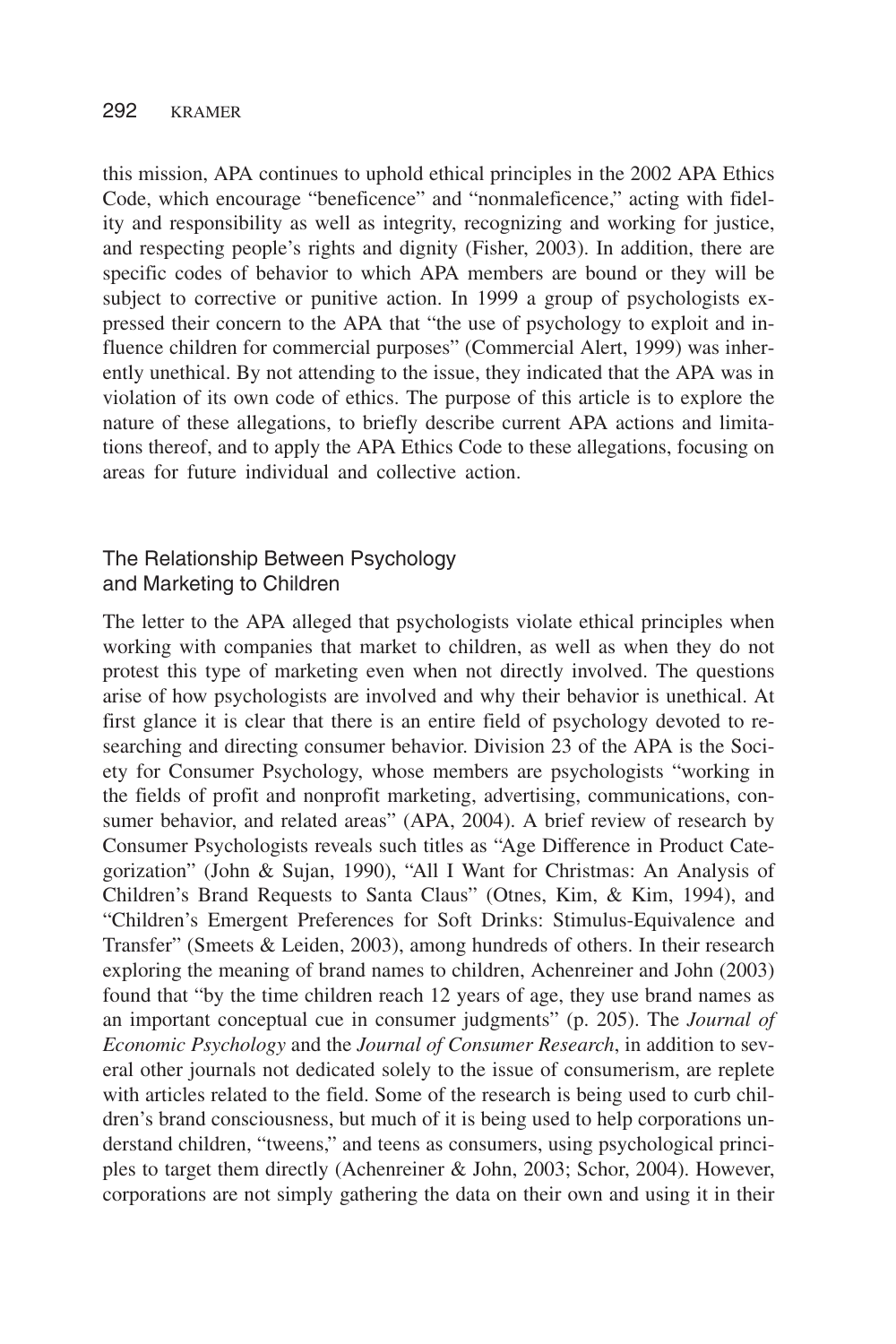marketing efforts; they are hiring psychologists who specifically use their information and skills to target children and teens directly.

Researchers with backgrounds in anthropology, archaeology, sociology, and communications are developing ever more intrusive strategies to influence childhood consumerism, but research conducted by psychologists is often even more intrusive (Schor, 2004). One of the earliest examples of psychologists using their knowledge and skills to help corporate America is that of James Watson, who, after being fired from John Hopkins University in 1925, worked for the advertising firm J. Walter Thompson (Allen, 2000). Watson advocated using human emotional weaknesses to encourage people to purchase the products of such companies as Johnson & Johnson. This pattern of using emotions to influence consumerism has expanded to include research on how to exploit children's emotions to increase consumption. Corporate clients are encouraged to use psychological findings on children's underlying needs, cognitive abilities, changing attitudes, and relationships with parents to sell their products (Youth Marketing Services, 2004).

Psychologists also garner information from the field of neuropsychology to develop neuromarketing strategies that are designed to help advertisers reach the triune brain (the emotional midbrain and the instinctive reactive centers) in such a way as to make it "virtually impossible for critical thinking and effective reasoning to occur while watching an ad" (Schor, 2004, p. 111). In addition, neuropsychologists and doctors use magnetic resonance imaging (MRI) to determine which parts of the brain react to different types of advertising. For example, one study looked at the "neural correlates of behavioral preference for culturally familiar drinks." In other words, this study looked at how the brain perceived Pepsi-Cola and Coca-Cola as distinct from each other and what their brains showed on MRI scans of the ventromedial prefrontal cortex. Researchers first assessed behavioral preferences and then looked at the MRI scans of the participants to determine the influence of labels versus taste in subjects'preferences (McClure et al., 2004). The MRI research is touted as being so accurate that it "can answer any questions marketers have and … can answer them more efficiently" (Lovel, 2002).

Other examples abound (Schor, 2004). Psychologists are using their expertise to help companies market to children and view children as targets for expanding cradle-to-grave loyalty and consumerism. The data over the past 25 years have shown, and continue to show, that enhancing consumerism in children, tweens, and teens causes harm.

# THE IMPACT OF MARKETING AND CONSUMERISM ON CHILDREN'S HEALTH

Childhood obesity has skyrocketed in the last 10 years; kids are smoking, drinking alcohol, and taking illegal drugs at alarming rates, and they are suffering from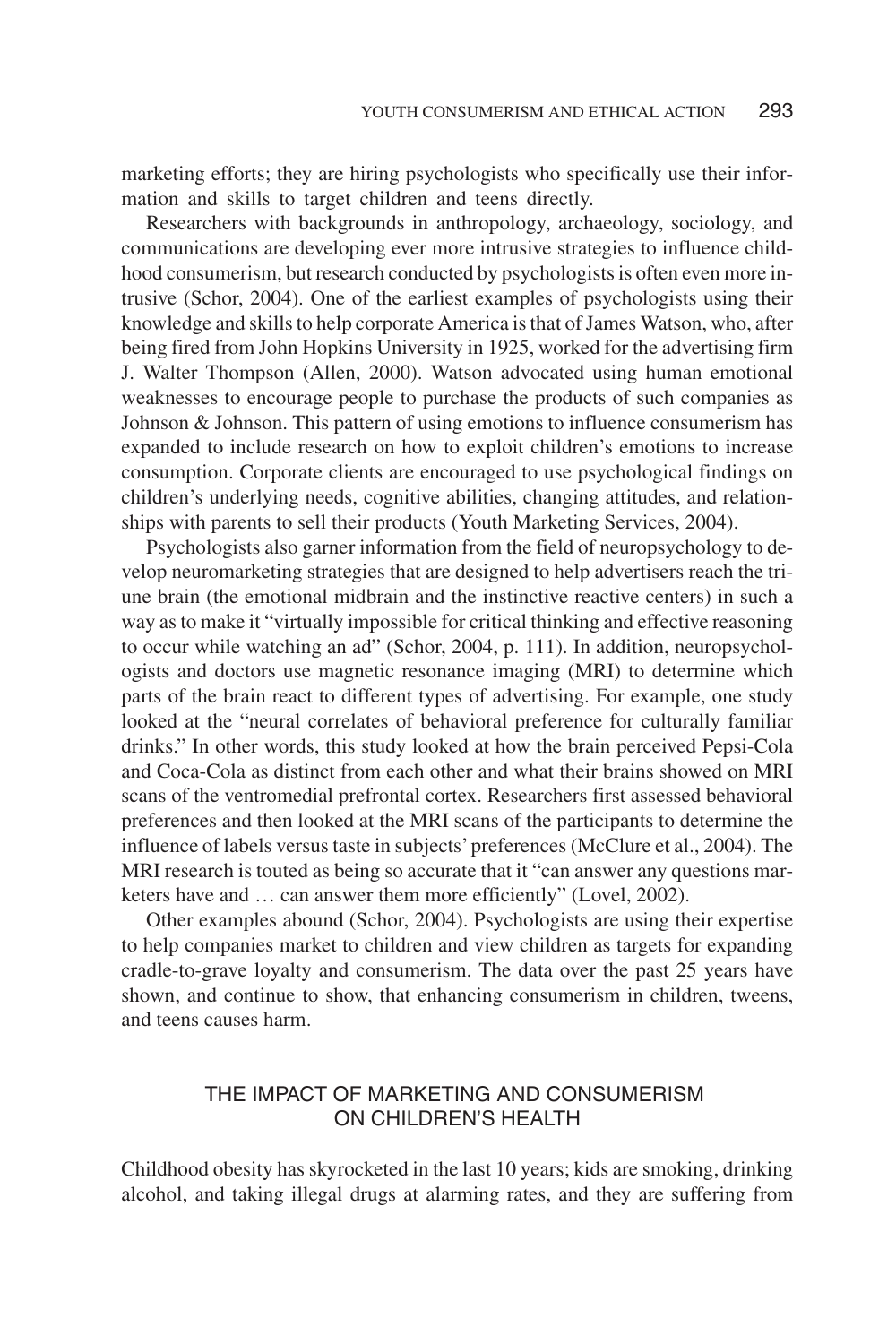emotional and mental health problems at a higher rate than in the past (Schor, 2004). The findings show that children are worse off today, physically and emotionally, than they were 10 or 20 years ago. The link between espousing materialistic values and the previously stated problems has been supported in psychological research on adults and children. The 1997 Child Development Supplement found a connection between increased materialism and anxiousness, fearfulness, unhappiness, sadness, depression, and being withdrawn (Schor, 2004). In Boston, a study of 300 tweens in urban centers and one suburban area further supported these findings (Schor, 2004). One piece of evidence from the data is that "high levels of consumer involvement reduce children's self-esteem in the areas of peer and family relationships" (Schor, 2004, p. 173). It was also found that "higher levels of consumer involvement result in worse relationships with parents" (Schor, 2004, p. 170) and are associated with greater depression and anxiety. It is interesting to note that findings have also shown that "being depressed or anxious or having low self-esteem does not cause higher levels of consumer involvement" (Schor, 2004, p. 168). The relationship is that consumerism comes first and the suffering follows. In its most extreme, the general material culture created through advertising has led children to define themselves through material possessions, as opposed to ethical purpose and community. Because of a lack of caring or concern for others (Shapiro, 2005), extreme violence becomes possible.

The APA Task Force on Advertising and Children (TFAC; Kunkel et al., 2004) found that the effects of advertising may "contribute to outcomes such as misperceptions about proper nutritional habits or parent–child conflict should a child's purchase-influence attempt be rejected by the parent" (p. 9). For example, pressure to purchase such items as name brand clothes and trading cards, as well as other name brand items, frequently causes conflict and stress between parents and children. The APA TFAC report reviewed dozens of studies that have provided strong evidence that children under 8 years of age do not possess the necessary level of cognitive development to understand the persuasive nature of advertising, and as a result suffer from information that causes them to make unhealthy choices about their bodies and relationships. The impact of the consumption agenda of advertisers (Unnikrishnan & Bajpai, 1996), general materialistic attitudes, and the notion that "you are what you buy" have individual, as well as social, implications affecting children's psychological and physical health, especially when considering the cumulative effect of advertising over time. Studies reviewed by the task force found an increase in violent attitudes and behaviors, as well as a greater likelihood to smoke and use illegal drugs and alcohol, all related to greater consumer behavior and a sense of materialism. Research on teens has revealed marketers' conscious efforts to open up and exploit emotional vulnerabilities, causing individual suffering and creating family conflicts (Kanner & Kasser, 2000). Kanner and Gomes (1995) found that advertisements make children feel deeply inadequate unless they buy certain products or services. These findings are similar to studies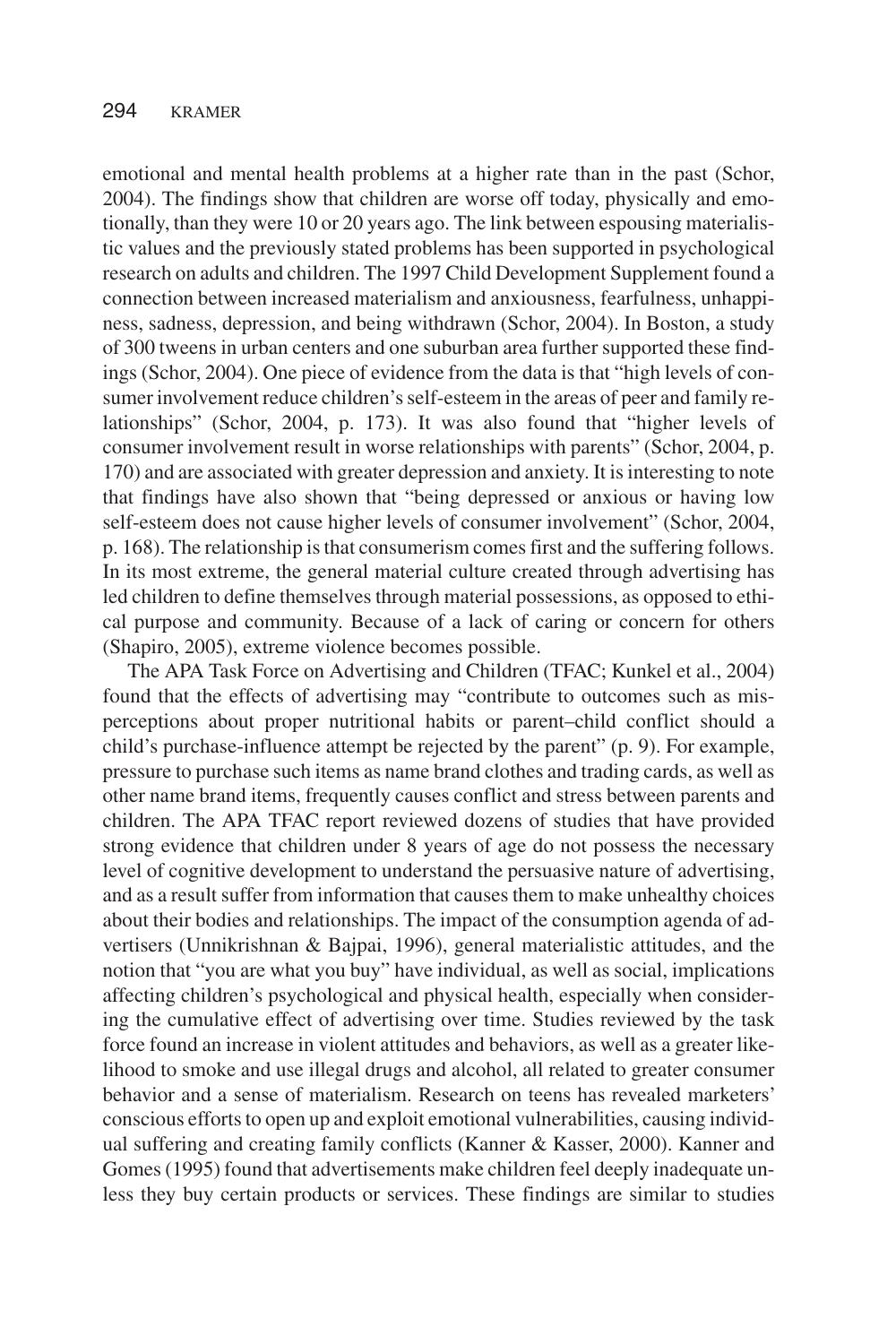conducted on the impact of consumerism and materialism on adults, and predict that future research will continue to find more specific ways in which consumerism and materialism harm children (DeAngelis, 2004).

## APPLYING THE 2002 APA ETHICS CODE

#### Current APA Actions and Recommendations

The APA's TFAC, in its February 2004 report, made recommendations to the APA Council of Representatives "to help counter the potential harmful effects of advertising on children, particularly children ages 8 and younger who lack the cognitive ability to recognize advertising's persuasive intent" (Dittmann, 2004, p. 58). The APA's Council of Representatives accepted 13 recommendations that commit the organization to take specific steps to address problems of advertising aimed at children. The general areas covered in the recommendations are those of public policy, psychological research, applied psychology, industry practices, media literacy, and advertising and schools (Wilcox et al., 2004). Included in these recommendations is that the APA "undertake efforts to help psychologists weigh the potential ethical challenges involved in professional efforts to more effectively advertise to children, particularly those children who are too young to comprehend the persuasive intent of television commercials" (Wilcox et al., 2004, p. 6).

## Analyzing the Ethical Issues as Related to the General Principles

Because of antitrust laws, the APA, as a general body, cannot have ethical standards that restrict the ability of its members to use their skills to earn a living. So the question arises as to how APA members can use the Ethics Code as a guide to take individual and collective action. The APA Ethics Code's General Principles and Ethical Standards are the starting point from which this work must begin. Principle A: Beneficence and Nonmaleficence states that psychologists must "strive to benefit those with whom they work and take care to do no harm" (Fisher, 2003, p. 250). Competing interests emerge from this very first general principle. Psychologists work for both companies and community and service organizations seeking to combat the harm done by these companies. Corporations are harmed if they do not earn profits and children are harmed, as explained, by the strategies these corporations use if they are to be profitable. The current efforts of the APA reflect the need to resolve this conflict in a responsible fashion, yet avoid or minimize harm. Psychologists need to work together to design plans of action that help all psychologists do the greatest good and avoid the greatest harm. This principle also guides psychologists to be "alert to and guard against personal financial, social, organiza-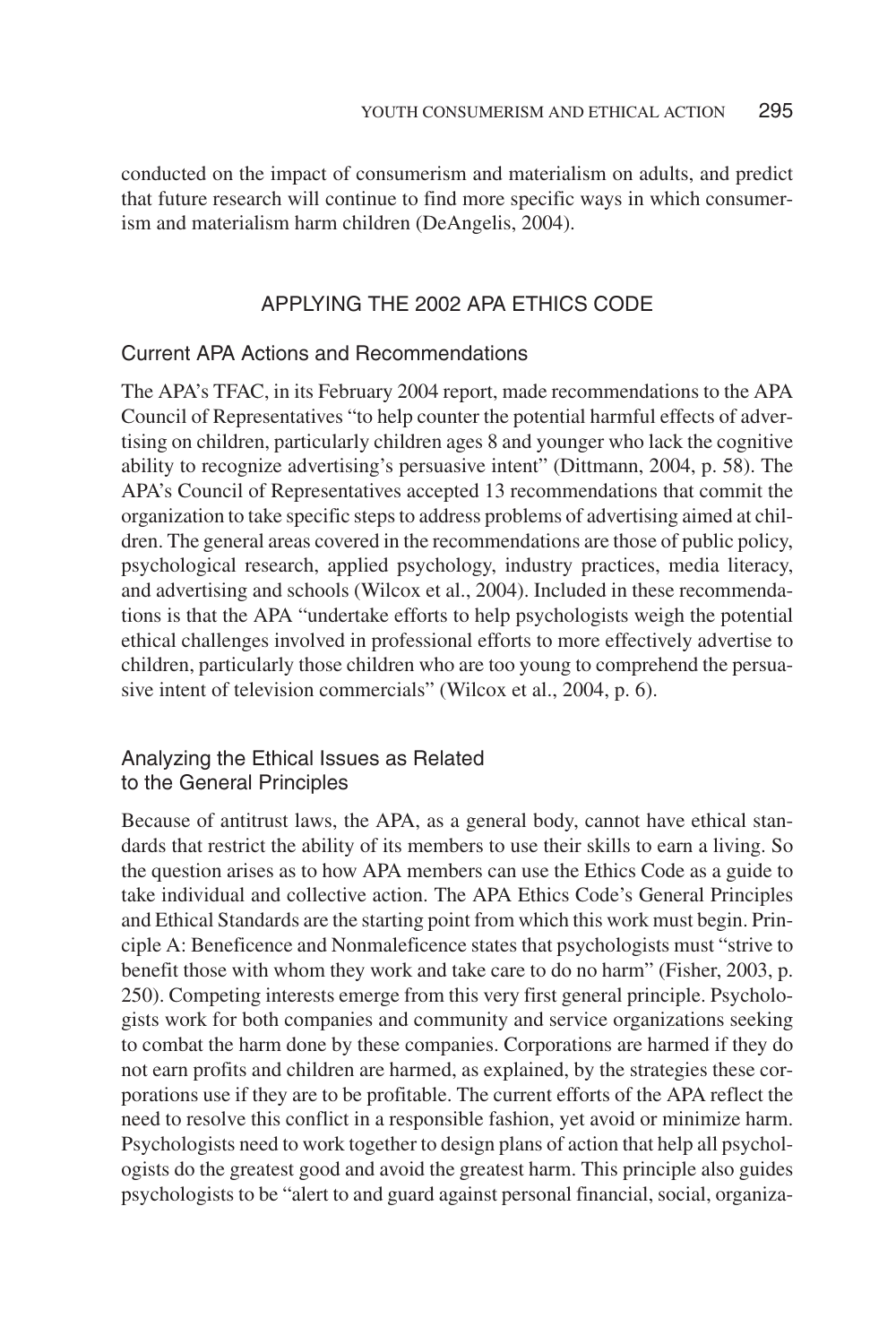tional, or political factors that might lead to misuse of their influence" (Fisher, 2003, p. 250). Psychologists will need to define *misuse*, especially as they discern who may be most harmed by the misuse of their work by others.

Principle B has multiple layers that relate to this issue. Principle B states that "establishing trust with clients (and)…consulting with others to the extent needed to best serve the interests of those with whom they work" (Fisher, 2003, p. 250) are essential ethical behaviors. Psychologists who think that assisting corporations in their efforts to market to children is unethical behavior believe that their colleagues are involved in conflicts of interest that lead to exploitation or harm, and therefore believe their colleagues are not in compliance with APA Ethical Standards. Consumer psychologists and others who help business disagree, however, and thus there is a need to reach some form of consensus and/or more specific guidelines on this issue. If all parties keep in mind the concepts, from Principle A, of "beneficence" and "nonmaleficence," for all people, they will have a framework that enables them to balance their duties to their clients as well as to individuals within society.

Principle C states that "psychologists seek to promote accuracy, honesty, and truthfulness in the science" (Fisher, 2003. p. 250). However, deceptive research practices have been used in this area. In one example, researchers placed hidden cameras on children, who then went shopping in stores while researchers visually tracked them as they moved through the stores. The researchers used children because store managers often do not allow researchers in their stores (Schor, 2004). Neuromarketing research has a strong potential for deception, as the public is not aware that marketers are using strategies to impact their decision making functions, and psychologists are not only involved, but are at the forefront of such research (Lovel, 2002). The possibilities of harmful effects on children and adults, as well as the development by the public of mistrust toward psychologists, are large and need to be addressed (Kanner & Kasser, 2000).

Principle D states that "psychologists recognize that fairness and justice entitle all persons to access to and benefit from the contributions of psychology and to equal quality and processes, procedures, and services being conducted by psychologists" (Fisher, 2003, p. 250). The fact that companies have the ability to spend more than \$12 billion per year on advertising messages aimed at the youth market (Willenz, 2004) gives them an unfair advantage over the average parent trying to oppose their heavily researched and ever present efforts. The inability of children 8 years old and younger to understand the persuasive nature of advertising creates another unfair advantage in favor of advertisers (Kunkel et al., 2004). Consumers do not necessarily have access to the skill and expertise of psychologists, nor do they have the money to procure such services on their own. Discrepancy in resources makes it imperative that psychologists work to empower parents through education and legislation.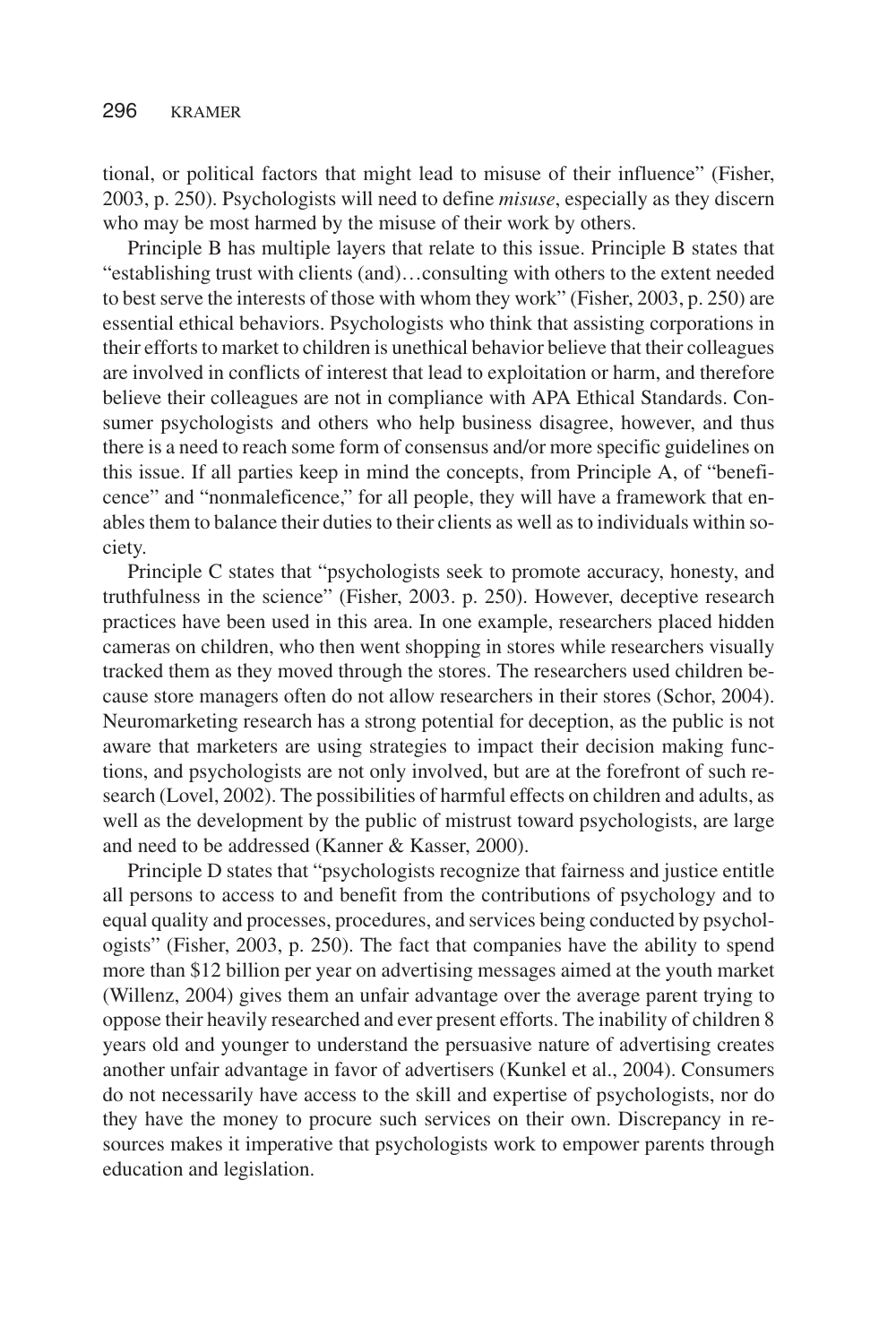Principle E states that "psychologists respect the dignity and worth of all people, and the right of individuals to privacy, confidentiality, and self-determination. Psychologists are aware that special safeguards may be necessary to protect the rights and welfare of persons or communities whose vulnerabilities impair autonomous decision making" (Fisher, 2003, p. 251). Advertisers spend billions to study the most specific and minute ways in which to influence youth decision making and purchases, and it can be argued that, because of these strategies, it is impossible for children to have autonomy as consumers. According to the research, as stated, children under 8 years of age are especially vulnerable. The members of the APA should take action to protect their rights and welfare. Ethnicity, gender, and socioeconomic status are also listed as important factors to consider when ascertaining whether dignity, privacy, confidentiality, and self-determination are present. Studies show that low-income children, especially ethnic minorities, in nonacademically oriented families, are at greater risk of suffering from the effects of marketing. The negative effects are most heavily noted in food advertising that leads to higher levels of obesity in children in this category (Kunkel et al., 2004; Schor, 2004).

#### Analyzing the Issues as Related to the Ethical Standards

It is critical to relate the specific ethical standards in the 2002 APA Ethics Code to the issue of psychologists' actions and youth consumerism. Standard 1.01 states that "if psychologists learn of misuse or misrepresentation of their work, they must take reasonable steps to correct or minimize the misuse or misrepresentation" (Fisher, 2003, p. 251). According to this standard, if psychologists, especially consumer and developmental psychologists, see that their work is being used unethically to advertise to children, they are required to act. For example, if companies and marketing firms are using deception and do not inform the public of the psychological principles behind their research and final product marketing, this could be construed as unethical behavior putting children at risk.

Standard 1.02 states that psychologists should try to follow their code of ethics if laws hold them to a lesser standard, but ultimately they must follow the law. The standard does not mention whether or not psychologists have a responsibility to change unfair laws. The key law in this case is national legislation that controls the powers of the Federal Trade Commission (FTC). In 1978, when corporate leaders learned that the FTC wanted to ban advertising to children, they lobbied Congress and in 1980 successfully urged legislators to change the laws in the corporations' favor by denying the FTC such powers (Allen, 2000; Schor, 2004).

This issue of unfair advertising to children is related directly to Standard 3.01. This standard prohibits psychologists from engaging in "unfair discrimination based on age … race, ethnicity, culture, socioeconomic status, or any basis pro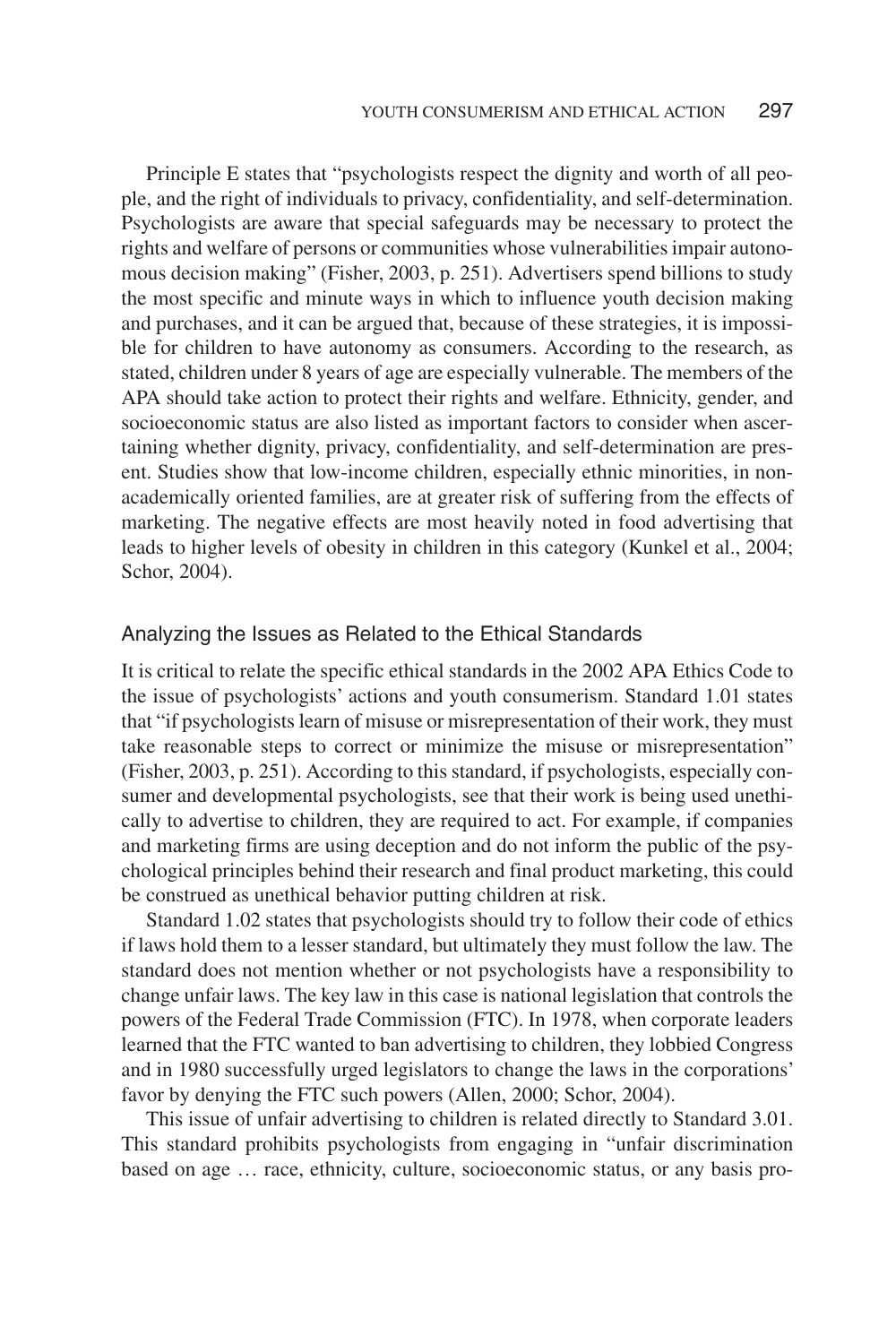scribed by law" (Fisher, 2003, p. 252). The very fact that children 8 years of age and under cannot determine the persuasive nature of advertising has been labeled as an unfair practice by the APA TFAC (Kunkel et al., 2004). These children are at greater risk because, as stated, they have not developed the level of cognitive ability to defend themselves. Race, ethnicity, culture, and socioeconomic status also put children at greater risk of being influenced by advertising when living in nonacademically oriented homes (Schor, 2004).

Avoiding harm is the focus of Standard 3.04. Psychologists whose efforts help business might argue that they are doing good for their clients, and that if they did not do the work, others in professions without ethical guidelines would use the same information and cause even greater harm (Clay, 2000). Psychologists writing the Commercial Alert letter (1999) and working on APA's TFAC (Kunkel et al., 2004) believe that psychologists are currently causing great harm to children, and that if something does not change, the severity of that harm will, in fact, increase. The question is how to balance views as they relate to Standard 3.04 and to determine how individual and group action can work to assure that doing good balances the needs of the client with the needs of the greater community and individual children.

The vast quantity of research with large groups for the purposes of collecting data for marketing, as well as with individuals in their homes, raises the question of whether or not psychologists are following Standards 3.10 and 8.02, which deal with informed consent. Schor (2004) specifically mentioned a few psychologists who do take care to follow this standard, but she noted that other psychologists might not be so vigilant. Schor worried especially about psychologists not currently connected with academic institutions, as well as researchers from other disciplines, using children to conduct research for them. Some psychologists could protect themselves with Standard 8.05, which allows them to dispense with informed consent for research under special circumstances, including gathering data in educational settings. Some researchers collect data at schools, as allowed in the standard, but then use the information to guide marketing efforts (Schor, 2004).

Problems in regard to deception were mentioned in the previous paragraphs. Consumers do not always know when they are being observed by psychologists or their assistants as they gather data (Schor, 2004). Standard 8.07 states that deception may be used only when psychologists have "determined that the use of deceptive techniques is justified by the study's significant prospective scientific, educational, or applied value and that effective nondeceptive alternative procedures are not feasible" (Fisher, 2003, p. 258). Consumer psychologists might argue that their work does have applied value and that the subjects do not suffer any distress. The missing link, however, is establishing the degree of harm the application of data from these deceptive methods has on consumers as a whole, because the deception can continue beyond the research.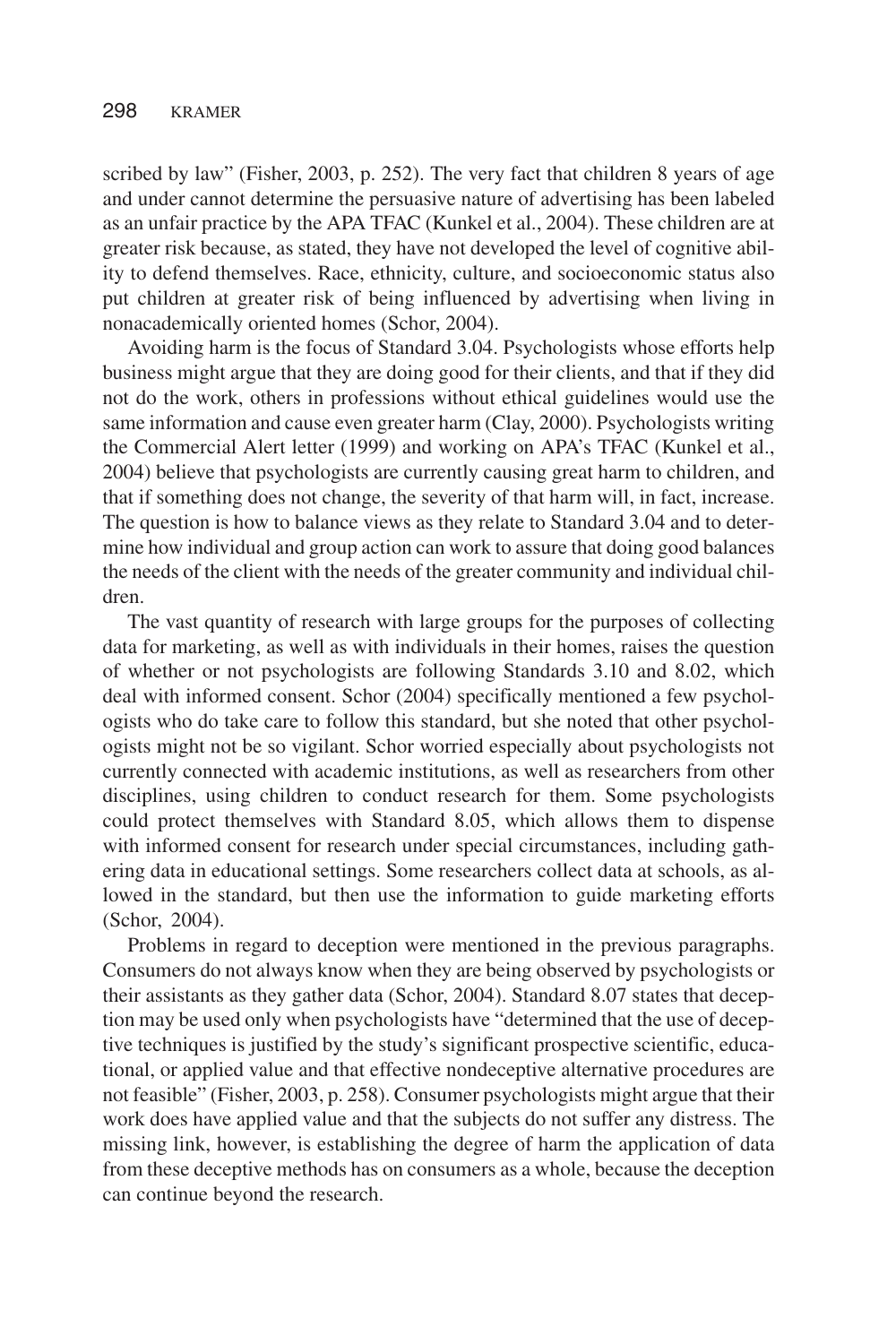## ENGAGING IN ETHICAL ACTION

More research and continued discussion of the ethical issues of advertising to children are needed. As the members of the APA's TFAC concluded,

Advertisers know that their efforts influence audiences, and they put their money on the line in support of this assumption with the placement of every commercial message they buy. APA's TFAC appreciates the role of advertising in our society and the contributions psychological research makes to effective marketing …. Given the significant role played by advertiser-supported media in the lives of the nation's children, it is time to move forward with new policies that will better protect the interests of children and new research that will address the vast array of unanswered questions in the important topic area of Youth Consumerism. The stakes are too high to ignore these issues or their impact on the nation's youth. (Wilcox et al., 2004, p. 9)

Psychologists may be reticent to act because of various factors such as (a) feeling uncomfortable or not believing in the importance of focusing on variables outside of the individual person; (b) being directly involved in establishing a culture of consumerism (e.g., working with companies to help them market products); and (c) not knowing or not wishing to know how to get involved with social policy and social criticism (Kasser & Kanner, 2004). Because the stakes are high, regardless of how psychologists are connected to the problem, they need to consider how they can make a difference. The following are several examples of ways to be actively engaged.

## Action in Individual Practice

First and foremost, psychologists must stay informed. They should know what the research says about the relationship between a consumerist society and emotional disturbance (DeAngelis, 2004; Kanner & Gomes, 1995; Kanner & Kasser, 2000). Being sensitive to how the symptoms of consumerism are manifest in individual clients and then being willing to address this issue in treatment is an important second step (Kanner & Kasser, 2000). Psychologists need to feel comfortable in considering the possible role that consumerism is playing on their client's feelings, including low self-esteem, eating disorders, depression, anxiety, family conflicts, and more. Incorporating these elements into case conceptualization could provide new tools and effective strategies to help individual clients and their families.

# Dissemination of Information on Psychological Practices Related to Marketing

By keeping the public informed, consumer psychologists, and other psychologists working to help companies advertise to children need to help the public retain, and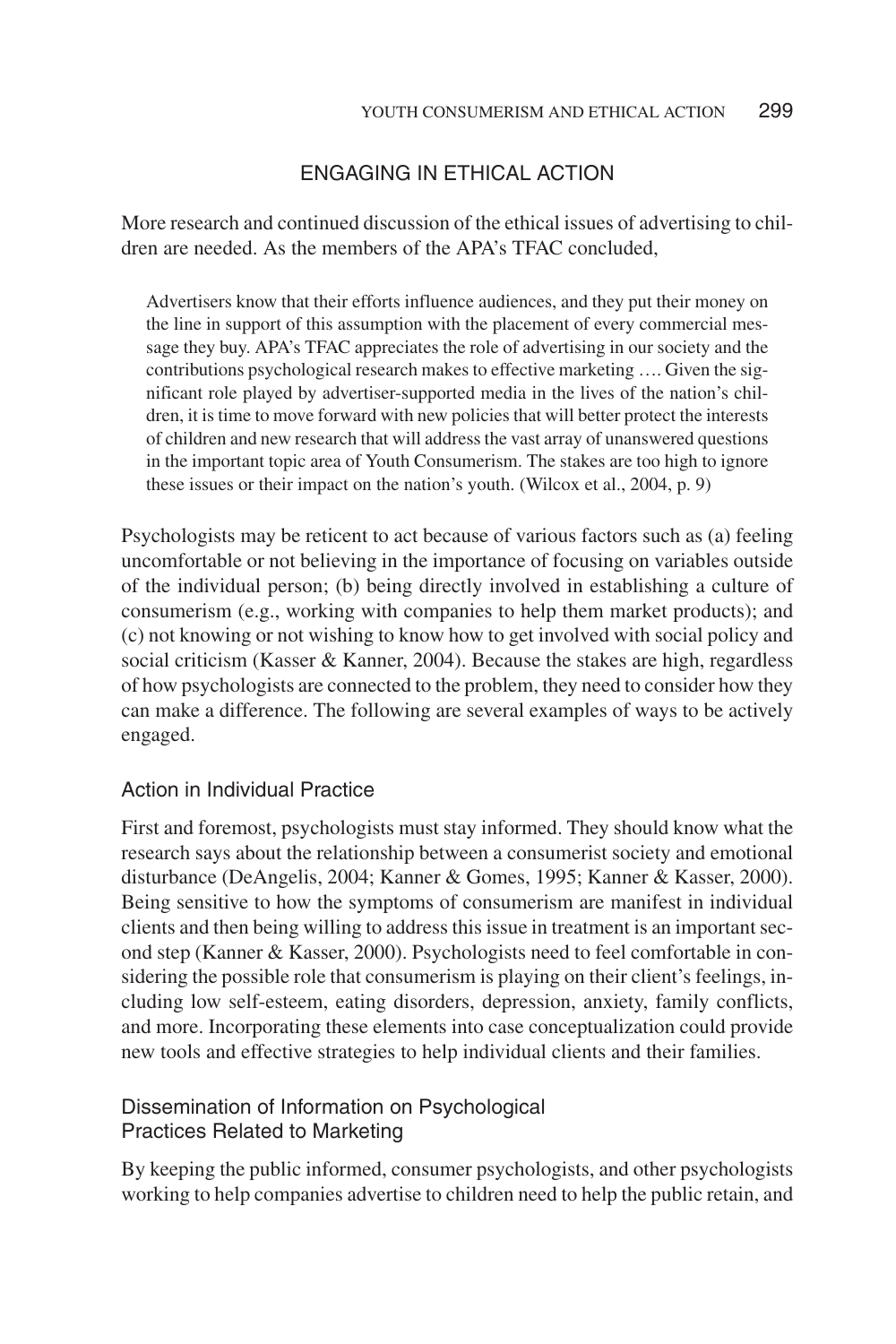## 300 KRAMER

possibly regain, trust in the profession and counterbalance the negative impact of advertising strategies used with children. Honestly communicating what types of research are being conducted builds trust and removes the perception of deception. Being forthright and taking concrete steps to inform people of how psychological research is being used to market to children empowers parents and enables them to teach their children how not to fall victim to the commercial culture in which they might find themselves. Psychologists need to be proactive in this area. Disseminating information that can reach people in all walks of life is essential. Finding creative ways to reach out to the community through schools, public forums, and foreign language newspapers, for example, will go a long way to help the public trust psychologists as professionals, on the one hand, and to be wiser consumers able to protect their children, on the other.

#### Action in Schools

Schools have long been linked to advertising and the media (Spring, 2003), and using schools as a venue through which to effect change is a natural step. For those psychologists working in schools, ideas for involvement might include working with consumer education, technology, and media literacy teachers on the development of curriculum that teaches children how to recognize the efforts by companies to get them to buy their products. Working to reduce the amount of advertising in schools would be another way to take action in accordance with APA's ethical principles and standards. Establishing educational programs for families to help them learn about the negative impact of materialism on their children and the methods used to create a consumerist drive in their children could also prove beneficial. School psychologists should know their communities and should be able to create and tailor programs that would meet each community's specific needs.

The workload of school psychologists is great, however, and private practitioners, as well as university and research institutions, could take the lead in collaborating with school psychologists to help them create and conduct such programs. Universities, community colleges, and other research institutions are a natural source of ideas, energy, and information, and could be the leaders in the field to plan such collaborative efforts. Connections between the schools and higher education are already in place. Using them to address the impact of marketing and consumerism on children's mental and physical health could lead to positive change.

#### Legislative Action

The work of the APA's TFAC sets the stage for psychologists to begin to embark on changing laws and governmental policies that deal with advertising to children. Sharing their findings with policymakers could be a next step and would help legis-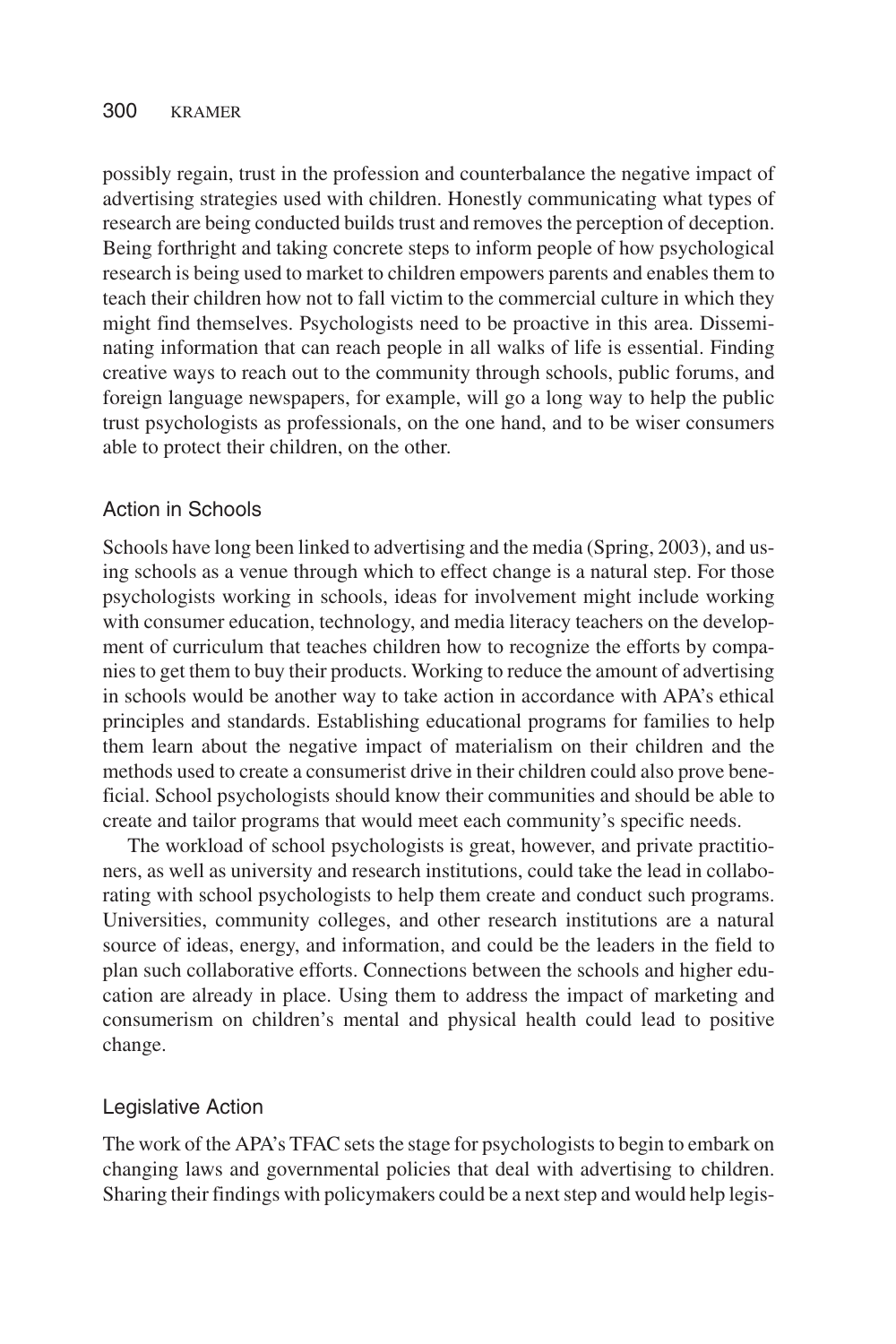lators enact laws designed to protect children from deceptive advertising strategies. Several psychologists are revisiting the possibilities of changing FTC regulations by arguing that, based on current research findings, advertising to children under 8 years of age is inherently unfair. They are taking individual action, in accordance with ethical principles, to effect change.

#### Counteradvertising

Psychologists might also apply their skills to develop ads that counter the messages of materialism. They could develop public service ads that focus on alternative sources of self-esteem and peer acceptance, such as community service and participation in sports. Educational and social psychologists could reach out to the members of the community who are trying to effect change by developing a socio-oriented versus a self-oriented media message to children (Easterling, Miller, & Weinberger, 1995).

## **CONCLUSION**

APA members must refer to the APA's founding mission and "work to mitigate the causes of human suffering" and "help the public in developing informed judgments" by teaching parents, educators, youth development professionals, and the general public about the potential damage caused by consumerism (Commercial Alert, 1999, ¶ 1. Further, they can help shape policy to reduce that damage. Psychologists must also work to "improve the condition of both the individual and society," according to APA's mission, making further research into the effects of advertising on children, as well as adults, essential. If increased rates of varied forms of mental and physical illness continue to be linked to consumerism and materialism, psychologists have an ethical duty to take action on a broader social scale, not only with their clients. The charge is an important yet a difficult one to manage, but current APA efforts are encouraging, and at least the work has begun.

## **REFERENCES**

Achenreiner, G. B., & John, D. R. (2003). The meaning of brand names to children: A developmental investigation. *Journal of Consumer Psychology, 13,* 205–219.

Allen, A. (2000). *Shrinks and con men: An unholy alliance of psychologists and advertisers targets kid die consumers.* Retrieved November 21, 2004, from http://dir.salon.com/mwt/feature/2000/02/28/ shrinks/

American Psychological Association. (2004). *Division 23—Society for Consumer Psychology.* Retrieved November 20, 2004, from http://www.apa.org/about/division/div23.html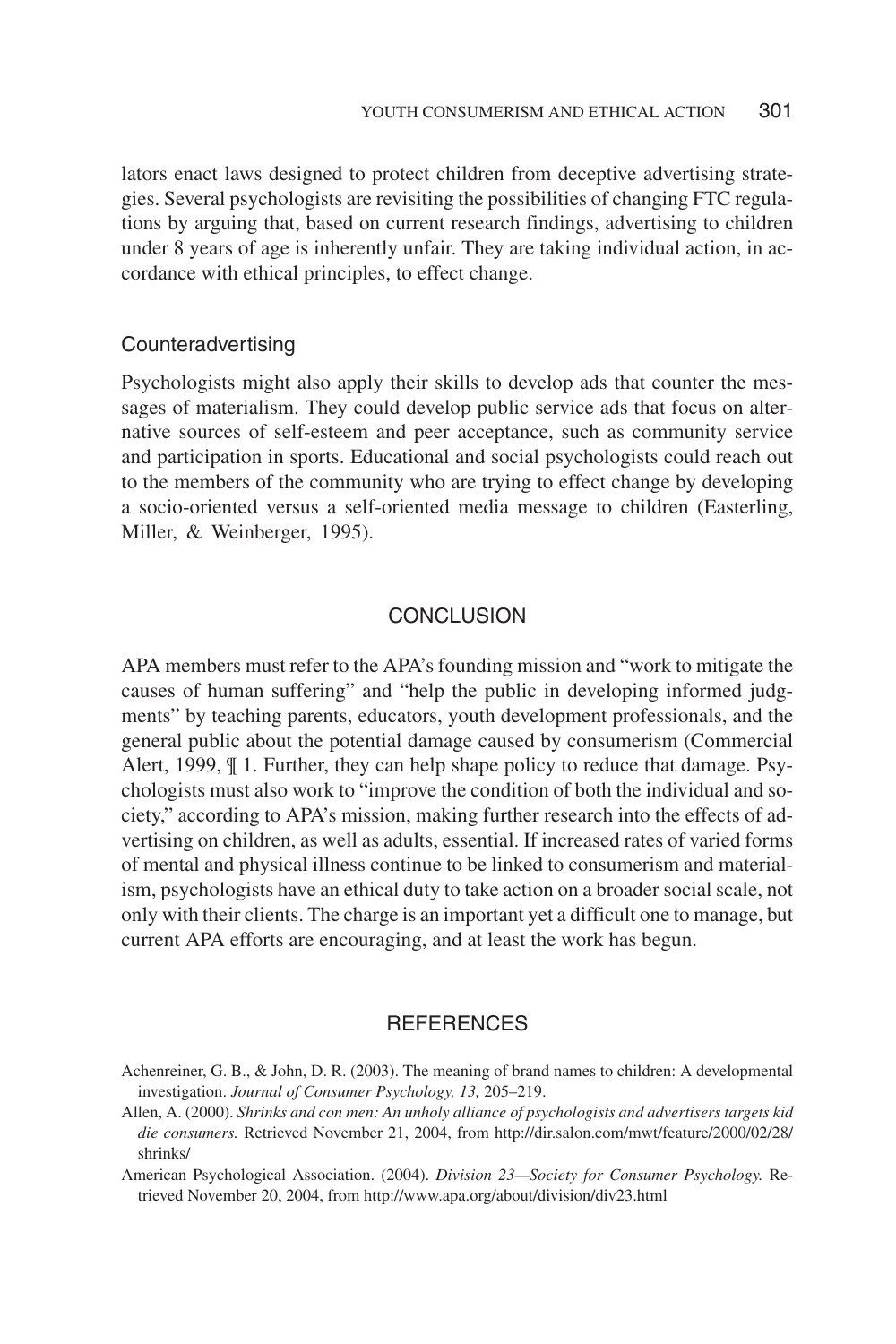#### 302 KRAMER

- Clay, R. A. (2000). Advertising to children: Is it ethical? [Electronic version]. *Monitor on Psychology, 31*(8). Retrieved November 20, 2004, from http://www.apa.org/monitor/sep00/advertising.html
- Commercial Alert. (1999). *Letter to Richard Suinn, PhD, president of the American Psychological Association, RE: The use of psychology to exploit and influence children for commercial purposes.* Retrieved November 20, 2004, from http://www.commercialalert.org/index.php/category\_id/1/sub category\_id/21/articleU-id/68
- DeAngelis, T. (2004). Consumerism and its discontents. *Monitor on Psychology, 35*(6), 52–54.
- Dittmann, M. (2004, June). Protecting children from advertising: APA's Council of Representatives supports task force's call for stricter regulations on ads geared to kids. *Monitor on Psychology, 35*(6), 58–59.
- Easterling, D., Miller, S., & Weinberger, N. (1995). Environmental consumerism: A process of children's socialization and families' resocialization. *Psychology & Marketing, 12,* 531–550.
- Fisher, C. B. (2003). *Decoding the ethics code: A practical guide for psychologists.* Thousand Oaks, CA: Sage.
- John, D. R., & Sujan, M. (1990). Age differences in product categorization. *Journal of Consumer Research, 16,* 452–460.
- Kanner, A. D., & Gomes, M. E. (1995). The all-consuming self. In T. Roszak, M. E. Gomes, & A. D. Kanner (Eds.), *Ecopsychology: Restoring the earth, healing the mind* (pp. 77–91). San Francisco: Sierra Club Books.
- Kanner, A. D., & Kasser, T. (2000, Summer). Stuffing our kids: Should psychologists help advertisers manipulate children? [Electronic version]. *The School Psychologist*. Retrieved November 20, 2004, from http://www.indiana.edu/~div16/stuffing\_our\_kids.htm
- Kasser, T., & Kanner, A. D. (Eds.). (2004). *Psychology and consumer culture: The struggle for a good life in a materialistic world.* Washington, DC: American Psychological Association.
- Kunkel, D., Wilcox, B. L., Cantor, J., Palmer, E., Linn, S., & Dowrick, P. (2004). *Report of the APA Task Force on advertising and children, Section: Psychological issues in the increasing commercialization of childhood.* Retrieved November 10, 2004, from http://www.apa.org/releases/ childrenads.pdf
- Lovel, J. (2002, June 14). "Neuromarketing" firm launched in Atlanta by ad veteran. *Atlanta Business Chronicle.* Retrieved November 21, 2004, from http://atlanta.bizjournals.com/atlanta/stories/2002/ 06/17/story6.html
- McClure, S. M., Li, J., Tomlin, D., Cypert, K. S., Montague, L. M., & Montague, P. R. (2004). Neural correlates of behavioral preference for culturally familiar drinks. *Neuron, 44,* 379–387.
- Otnes, C., Kim, Y. C., & Kim, K. (1994). All I want for Christmas: An analysis of children's brand requests to Santa Claus. *Journal of Popular Culture, 27,* 183–194.
- Schor, J. B. (2004). *Born to buy*. New York: Scribner.
- Shapiro, H. S. (2005). Schools for sale: Consumerism, corporate culture, and public education. In H. S. Shapiro & D. E. Purpel (Eds.), *Critical social issues in American education: Democracy and meaning in a globalizing world* (3rd ed., pp. 143–162). Mahwah, NJ: Lawrence Erlbaum Associates, Inc.
- Smeets, P. M., & Barnes-Holmes, D. (2003). Children's emergent preferences for soft drinks: Stimulus-equivalence and transfer. *Journal of Economic Psychology, 24,* 603–618.
- Spring, J. (2003). *Educating the consumer–citizen: A history of the marriage of schools, advertising, and media*. Mahwah, NJ: Lawrence Erlbaum Associates, Inc.
- Unnikrishnan, N., & Bajpai, S. (1996). *The impact of television advertising on children*. Thousand Oaks, CA: Sage.
- Wilcox, B., Cantor, J., Dowrick, P., Kunkel, D., Linn, S., & Palmer, E. (2004). *Report of the APA Task Force on Advertising and Children: Recommendations.* Retrieved November 21, 2004, from http:// www.apa.org/releases/childrenads\_recommendations.pdf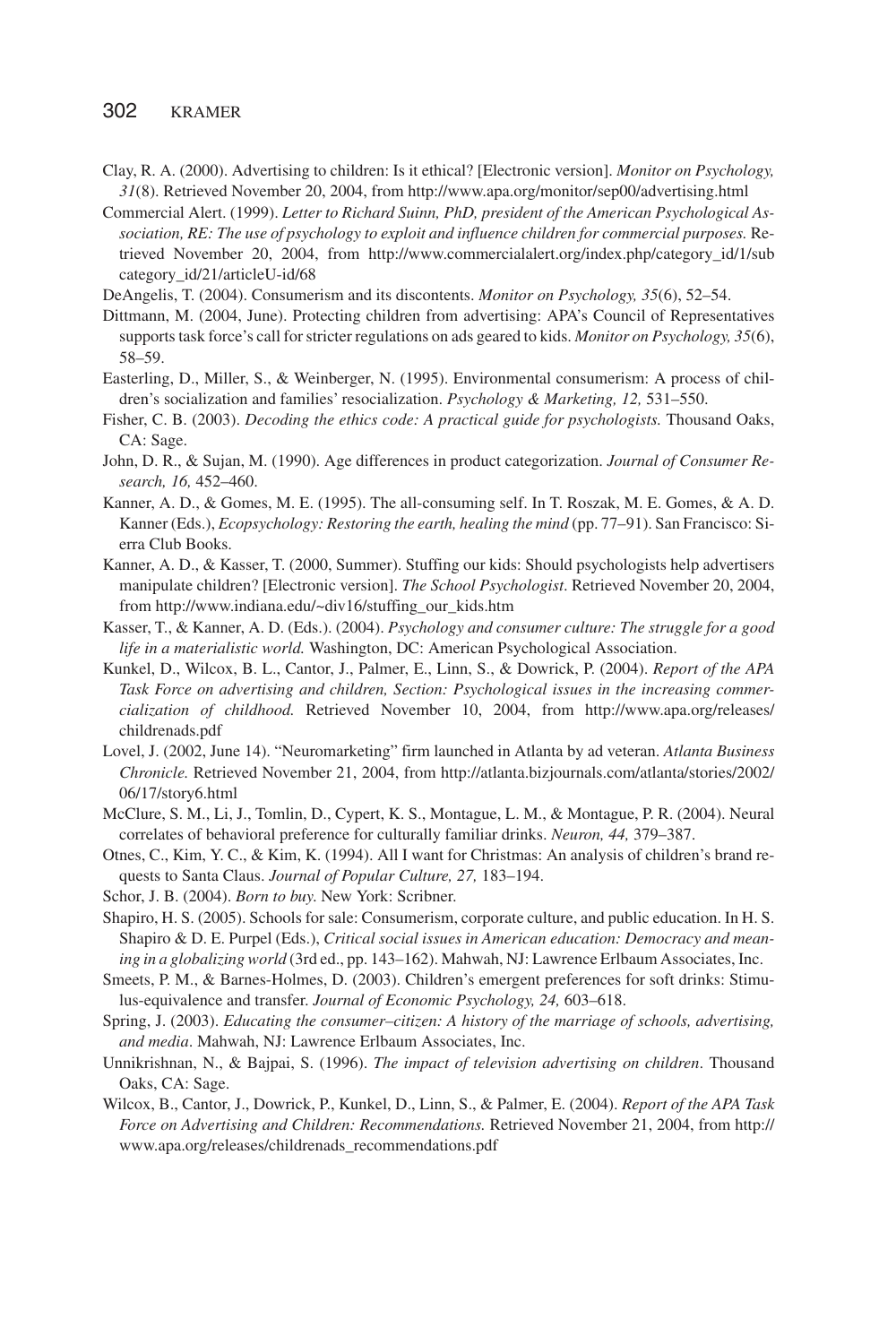- Willenz, P. (2004). *Television advertising leads to unhealthy habits in children, says APA task force: Research says that children are unable to critically interpret advertising messages.* Retrieved November 10, 2004, from http://www.apa.org/releases/childrenads/html
- Youth Marketing Services. (2004). *YMS consulting Web site.* Retrieved November 20, 2004, from http:/ /www.ymsconsulting.com/